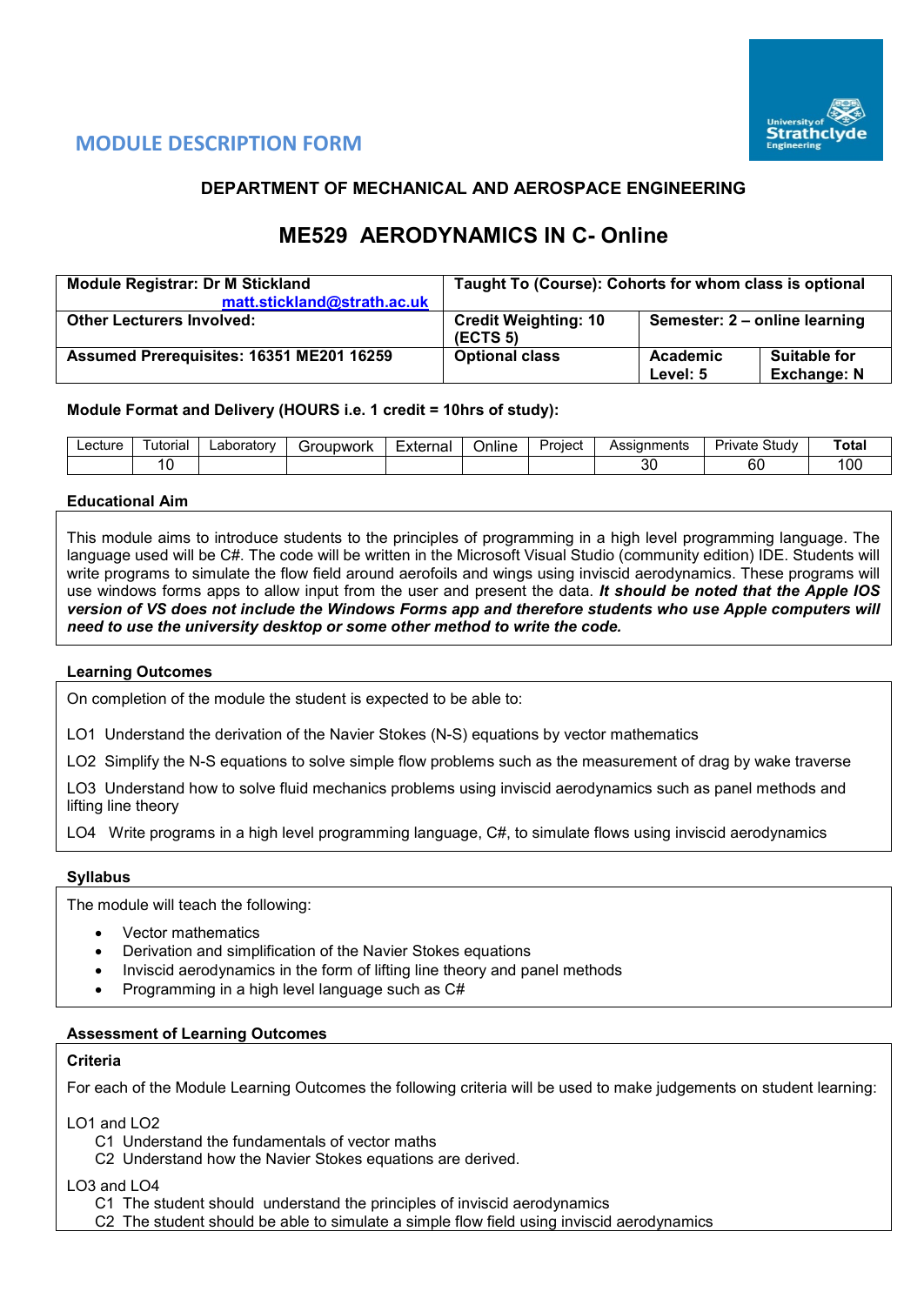C3 The student should be sufficiently capable in C# programming to write a simple code to simulate a flow field using inviscid aerodynamics

The standards set for each criterion per Module Learning Outcome to achieve a pass grade are indicated on the assessment sheet for all assessment.

#### **Principles of Assessment and Feedback**

*(within Assessment and Feedback Policy at: <https://www.strath.ac.uk/staff/policies/academic/> )*

Assessment will be by submission of reports and case files containing the results of the two course work submissions. There will also be ten on line quizzes to ensure that the students achieve the learning outcomes. All quizzes are of one hour duration and may be taken at any time until midnight Friday of the last week of term.

Regular feedback and discussion will be available in on line tutorial sessions. Feedback on the report and coursework submissions will enable students to reflect on their understanding of the subject material. Individual feedback will be available by appointment with the course lecturers.

Summative feedback: The summative feedback will be provided by the course works and quizzes.

Formative feedback: Tutorial sessions will provide opportunities for students to discuss their work and course material with members of staff. Students are expected to prepare accordingly for the tutorial sessions. The courseworks will be returned to students with written feedback. Formative feedback may also be given during personal appointments with the course lecturers.

#### **Assessment Method(s) Including Percentage Breakdown and Duration of Exams**

|             |          | <b>Examination</b> |           |            | <b>Coursework</b>   |        | <b>Practical</b> | <b>Project</b> |           |  |
|-------------|----------|--------------------|-----------|------------|---------------------|--------|------------------|----------------|-----------|--|
| Number      | Month(s) | Duration           | Weiahtina | Number     | Weiahtina           | Number | Weiahtina        | Number         | Weighting |  |
| 10          | Quizzes  | hour               | 20%       |            | 80%<br>$(40%$ each) |        |                  |                |           |  |
| $*$ I O 1-4 |          |                    |           | $*$ LO 3-4 |                     |        |                  |                |           |  |

*\* L/Os: Indicate which Learning Outcomes (L01, L02, etc) are to be assessed by exam/coursework/practical/project as required.*

#### **Coursework / Submissions deadlines (***academic weeks***):** wk 8 and wk 11

#### **Resit Assessment Procedures:**

Once a student is aware that they require a resit they should contact the registrar of the course as soon as possible. The registrar will provide a resit assignment. Completion of the assignment will require the submission of report, executable and code prior to commencement of the August exam diet

#### **PLEASE NOTE:**

**Students must gain a summative mark of 50% to pass the module. Students who fail the module at the first attempt will be re-assessed by the August diet. This re-assessment will consist entirely of coursework/report. No marks from any previous attempts will be transferred to a new resit attempt.**

#### **Recommended Reading**

| <b>***Purchase recommended</b><br>**Highly recommended reading<br>*For reference |  |
|----------------------------------------------------------------------------------|--|
|----------------------------------------------------------------------------------|--|

\*\*\* C# 2010 for Dummies, Bill Sempf, Wiley ISBN: 978-0-470-56348-9

\*\* Beginning Visual C# 2010, Wilson, Wiley,978-0-470-50226-6

\*\* Fundamentals of Aerodynamics, John Anderson, McGraw Hill ISBN 007118146-6

## **Additional Student Feedback**

*(Please specify details of when additional feedback will be provided)*

| $\overline{\phantom{0}}$ | $\overline{\phantom{a}}$ | - -- - |
|--------------------------|--------------------------|--------|
| ∟ote                     | טו                       | N/     |
|                          |                          |        |

Session: 2021/22

**Approved:**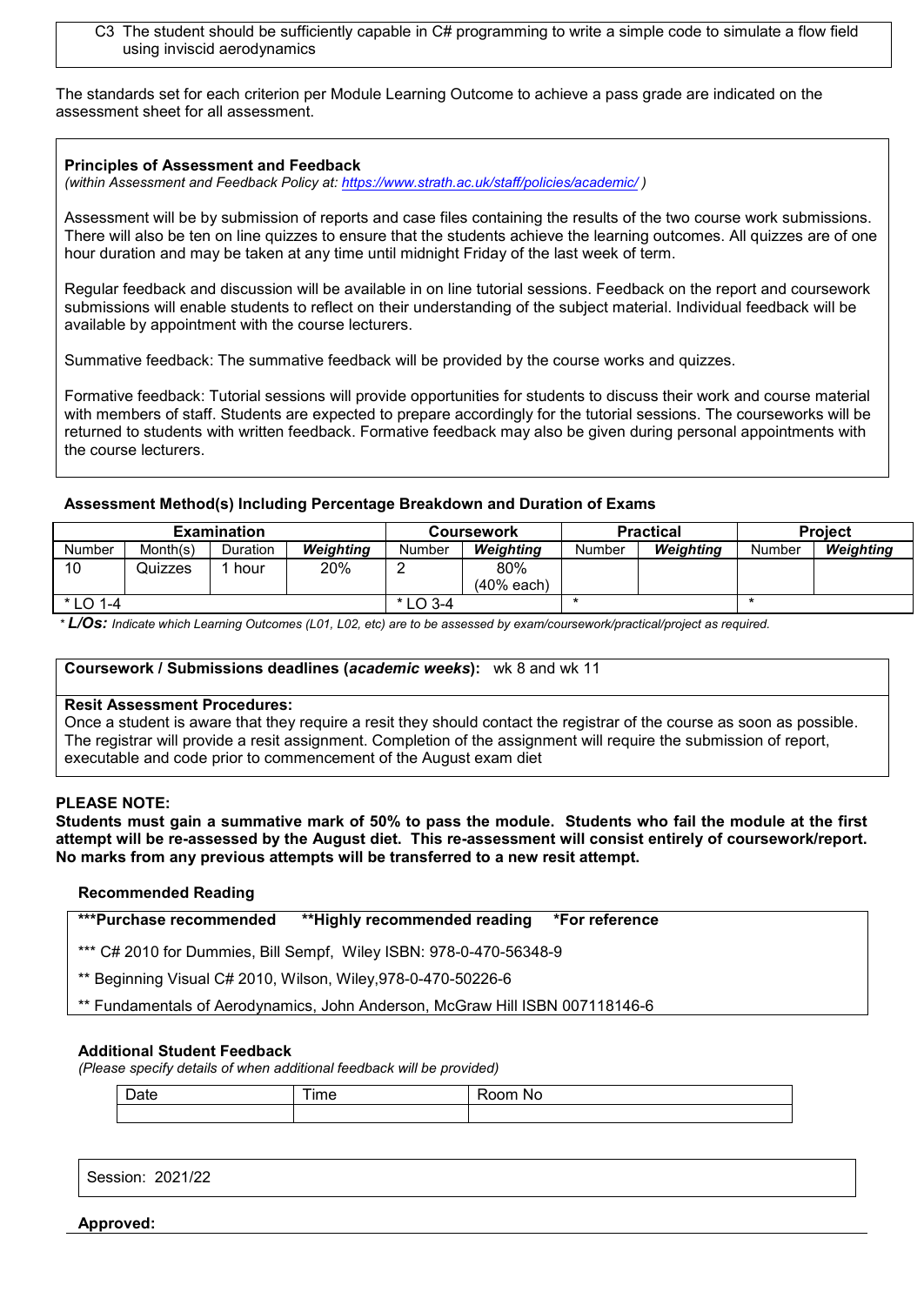**Course Director Signature: E Henderson**

**Date of Last Modifications: 19/08/2021**

(Updated Sept 2020)